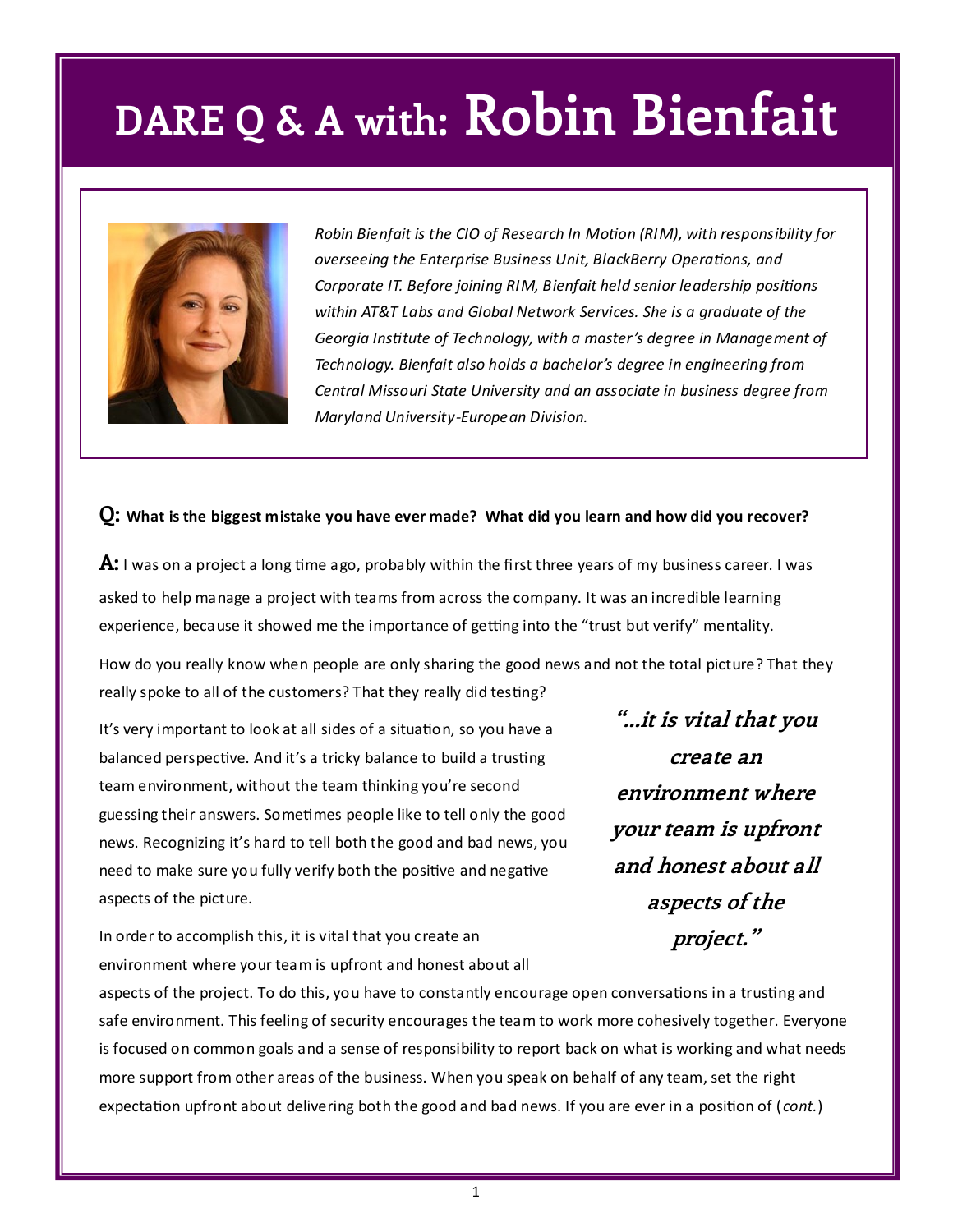## **DARE Q & A with: Robin Bienfait**

**A:** (*cont.*) doing something on behalf of someone, make sure you take the time to verify, to validate that things are indeed getting done. Be certain to check in with all stakeholders.

Inevitably, we're all going to make mistakes, but I've learned that you can't look back and second guess your decisions. Sometimes, you just have to take a deep breath, and go for it! I think that mindset has been with me since my childhood. My parents had seven kids, and there was always a challenge with someone or something in our house. My mother was an eternal optimist. She could always see the positive in everything. My father was like that, too, when I was a child. If something would happen, he would focus on solving the problem and moving on. You can't only focus your energy on investigating fault. I find myself passing on

> those values to my sons as well. Sometimes you have to make a decision and stick with it. Buckle in and enjoy the ride!

**"...make sure that the job you're doing is always something you want to be involved in and associated with."**

### **Q: If you had a young woman you cared deeply about entering the workforce today, what single piece of advice would you have for her?**

**A:** Make sure that you like the job you are going to do, and the people you are working with! I didn't use the word love, for a reason. Sometimes, when we make a decision that is not exactly what we thought we were signing up for, it's best to stick with the decision, and make the best of it. Don't look back; doing so doesn't change anything.

All jobs have pieces that we may not love, but it is important to make sure that the job you're doing is always something you want to be involved in and associated with. Although it often takes many years to fully understand why you are somewhere, and why you are attracted to that type of work, the answers will always come with time.

#### **Q: What advice do you have for building self-confidence?**

**A:** I have three boys. I have learned that, as a parent, you build their self-esteem by making sure to recognize and acknowledge when your child has done something good. Sometimes, we tend to emphasize the negative, and things only get our attention when the child has done something we don't like. Over the years, I've learned that it is far more effective to focus on making sure that your child is proud of himself or herself. Instead of saying you are proud of your children, make sure they are proud of themselves. After all, they won't always have Mom or Dad around to fill that need for reassurance.

Some helpful conversations often start with: "Aren't you proud of what you've been able to (*cont.*)